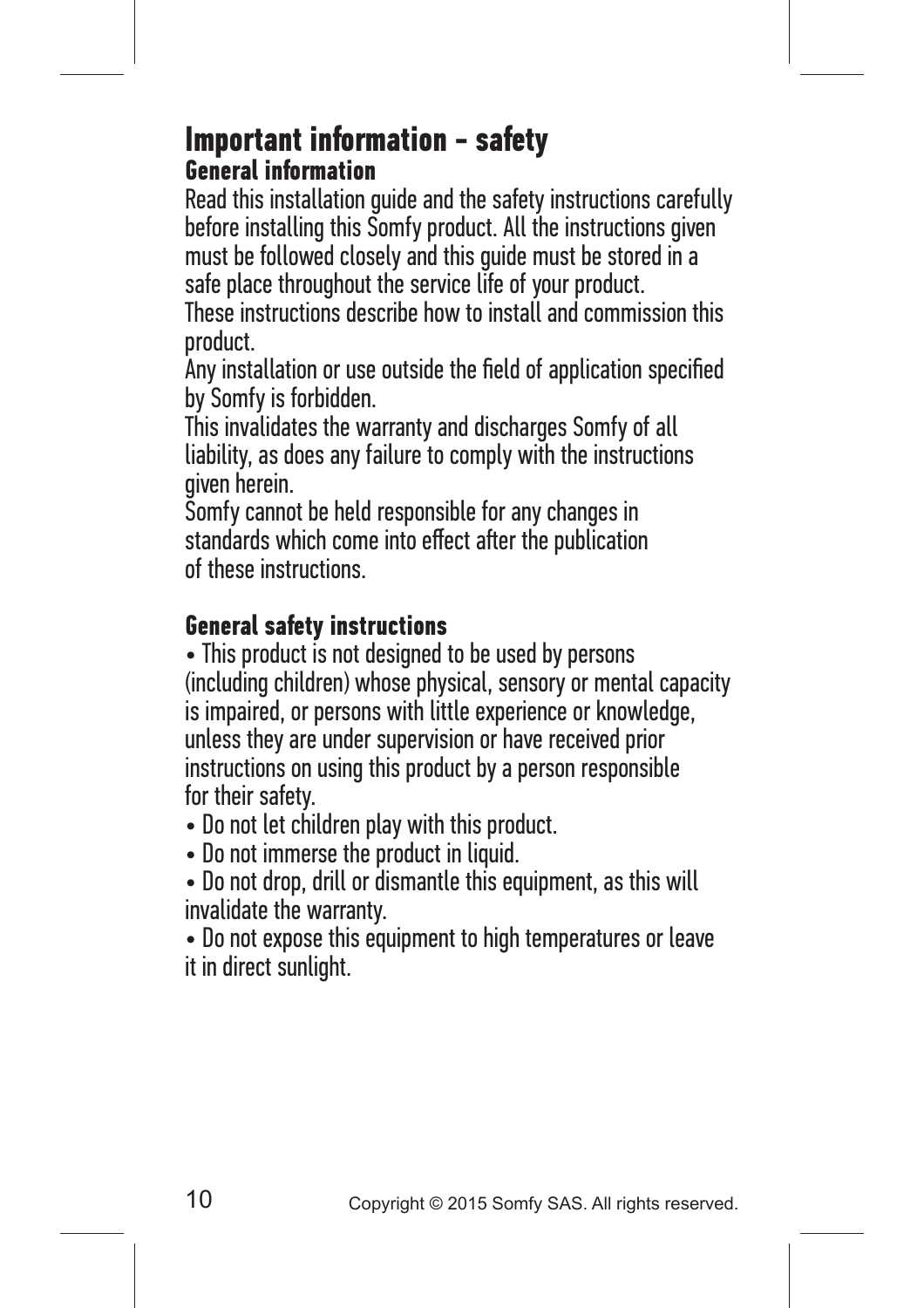## **Introduction**

Combined with the TaHoma, this product:

- Detects an intrusion into the house

- Offers more options for the connected home (Smart automated systems)

It is sensitive to the movements and variations in temperature produced by a moving body.

# **Contents of the Kit**

| <b>Description</b> | Qtv | <b>Description</b> | Qtv |
|--------------------|-----|--------------------|-----|
| Movement detector  |     | Adhesive           |     |
| CR123 battery      |     | tabs               |     |

# **Fitting the battery**

Press on the grey part of the Indoor movement detector to unclip its front panel.

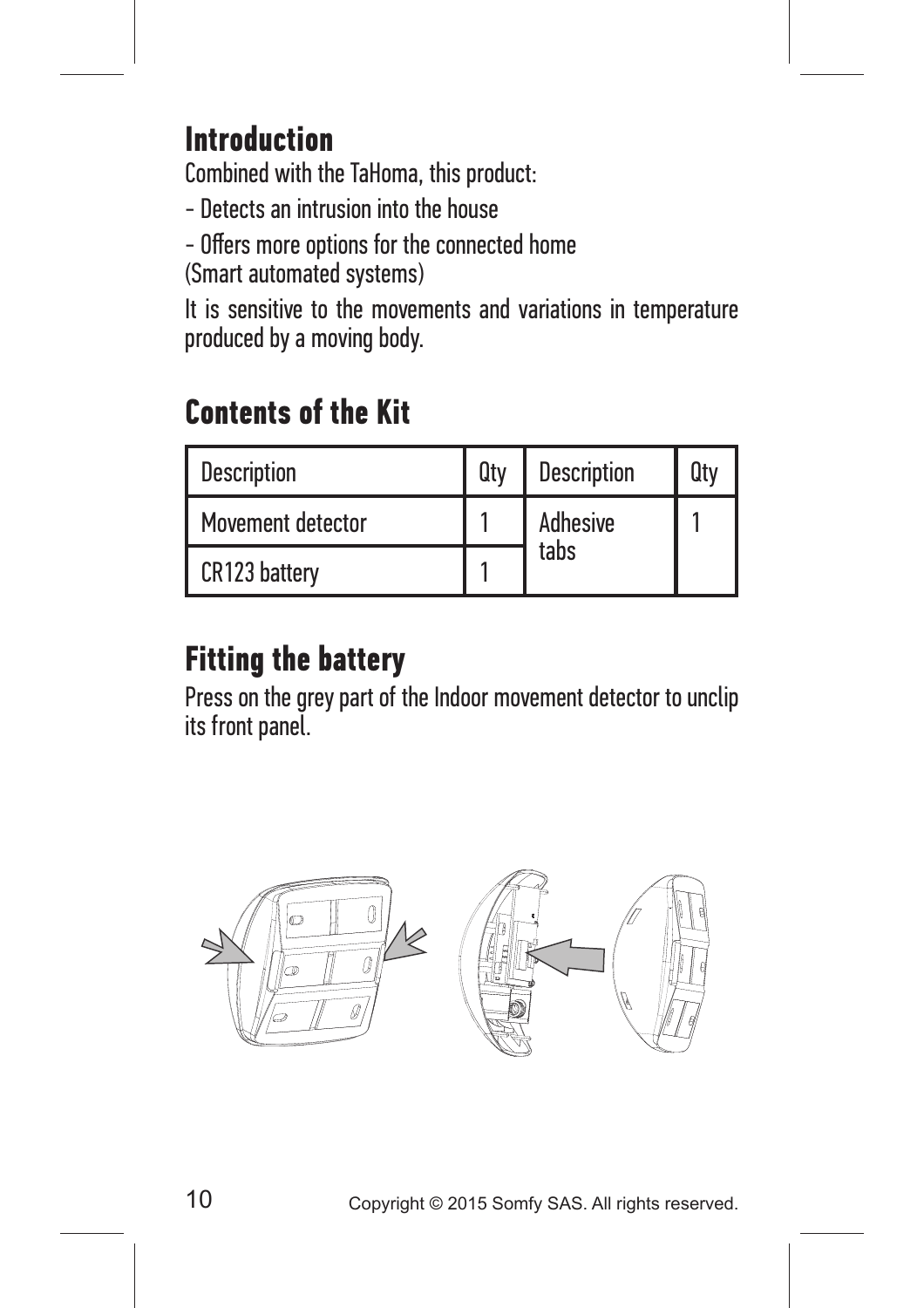Fit the battery in the correct direction  $(+$  pole on the  $+$  side and  $-$  pole on the  $-$  side).



Once the batteries are fitted, you can then add the Indoor movement detector to the TaHoma.

### **Adding to the Tahoma**

On the TaHoma interface, select the  $\equiv$  tab.

- Click on the Configuration tab  $\sum$ .
- Click on the "IO" tab, then "Add".
- Follow the procedure shown on the screen.
- Once added, the light will go out.

Once added to the TaHoma, the Indoor movement detector is operational.

## **Installation**

If several detectors are to be used, the scope of the various Indoor movement detectors must not overlap.



Copyright © 2015 Somfy SAS. All rights reserved. 11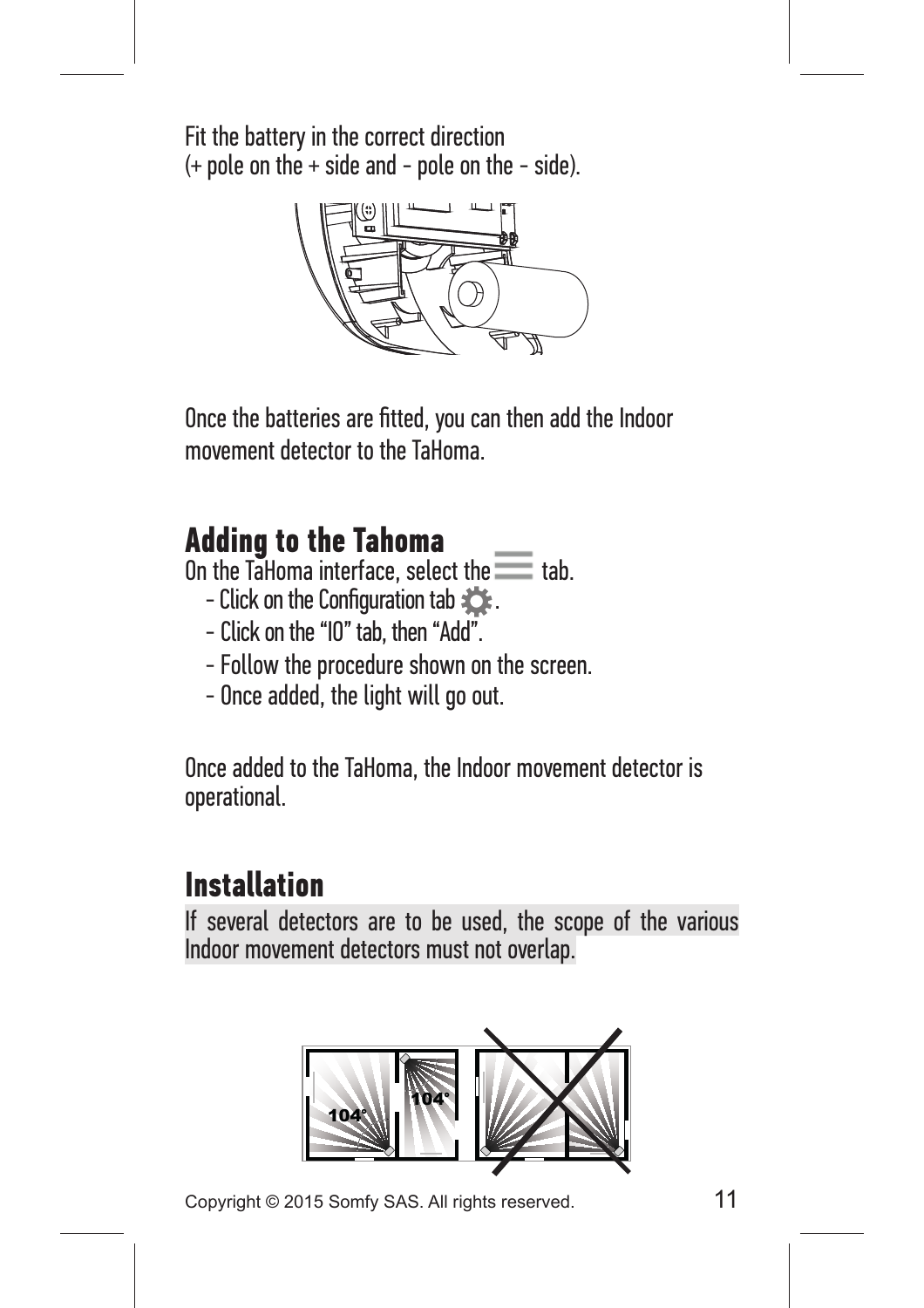#### **Precautions for use**

Never place the Indoor movement detector:

Directly towards the sun, towards a window, mirror, curtains, large shrub or blind, on top of or facing a source of heat (radiator, convection heater or chimney), etc.

In a veranda.

In an air current.

In a humid room, to prevent any accidental activation.

Do not install outside.









As it features bevelled surfaces, the Indoor movement detector can be placed in a variety of ways, thereby adapting perfectly to your walls, corners or ceilings.

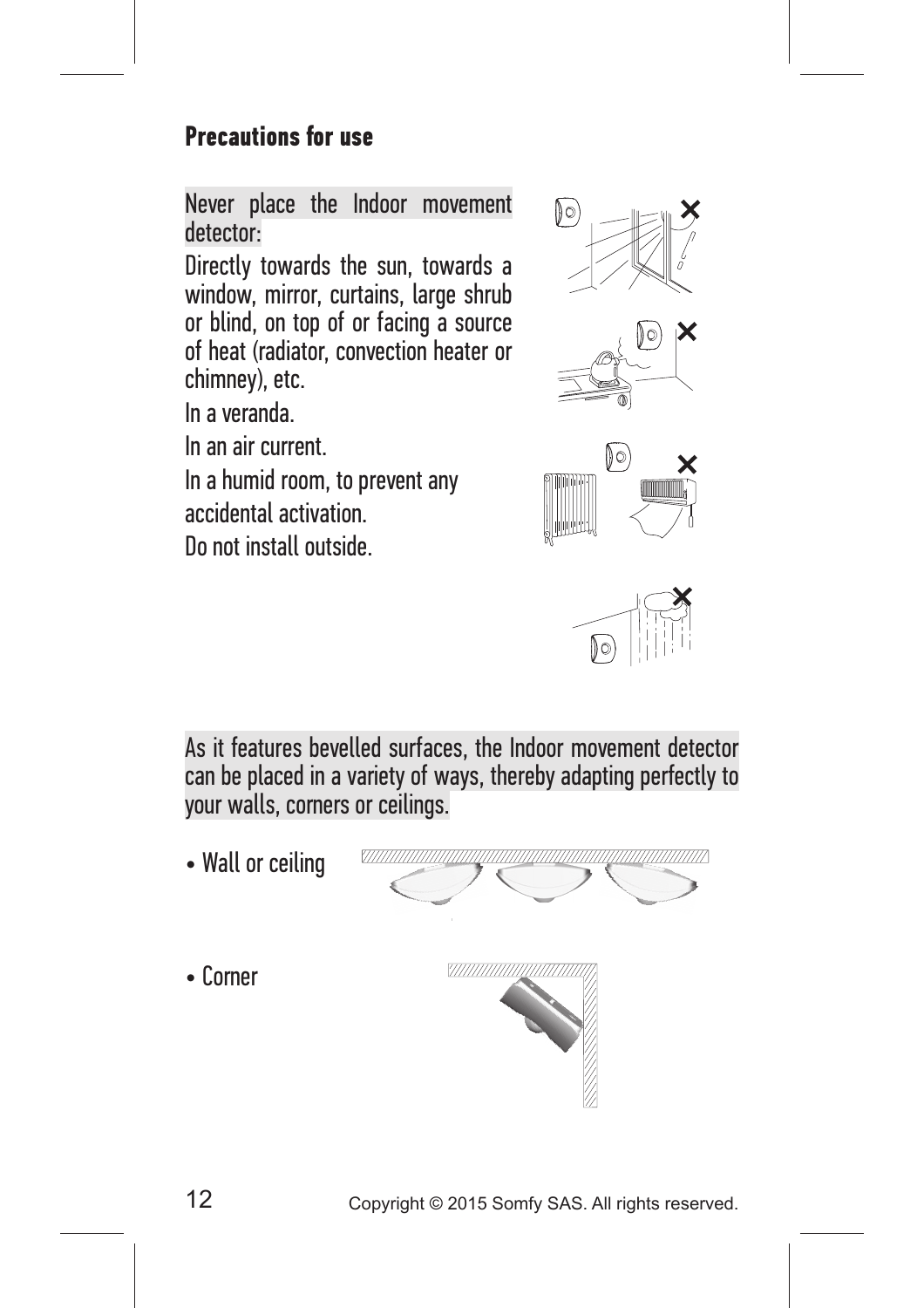### **Easy installation with the adhesive tabs**

• Clean the surface where you wish to affix the Movement detector.

• Apply the adhesive strips to the back of the Indoor movement detector.

• Affix the back of the Indoor movement detector in the chosen location, ensuring the precautions for use are respected.

### **Installation with screws**

• Place the back of the Indoor movement detector in the selected location and mark the location of the 2 mounting holes (6 holes for wall and ceiling mounting "A", and 2 holes for mounting in a corner "B") with a pencil.

• Use suitable mounting screws and wall plugs to secure the Indoor movement detector.

• Attach the Indoor movement detector securely.



### **Resetting the Indoor movement detector**

If you wish, you may delete the Indoor movement detector from the TaHoma.

To delete the Indoor movement detector from the TaHoma, unclip the unit's front panel and press the programming button for 10 seconds; the light will come on then go off.

Copyright © 2015 Somfy SAS. All rights reserved. 13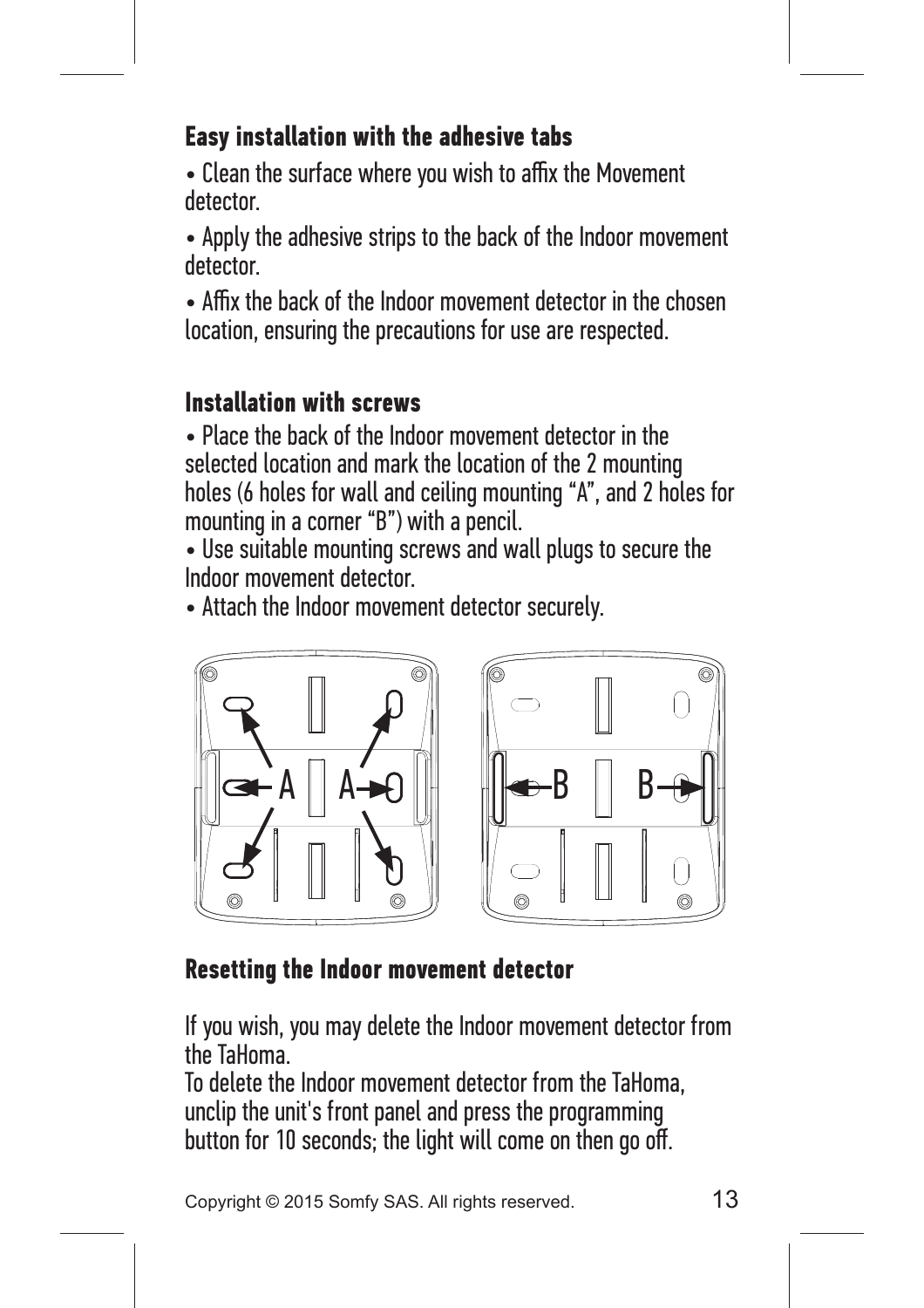## **Technical data**

|                                        | Indoor movement detector                                                                                  |
|----------------------------------------|-----------------------------------------------------------------------------------------------------------|
| Type of battery                        | CK 123                                                                                                    |
| <b>Frequency</b>                       | 868-870 MHz io homecontrol®, two-way Tri-band                                                             |
|                                        | 868,000 MHz - 868,600 MHz                                                                                 |
| Frequency bands and maximum power used | 869,700 MHz - 870,000 MHz<br>868,700 MHz - 869,200 MHz<br>e.r.p. <25 mW<br>e.r.p. <25 mW<br>e.r.p < 25 mW |
| Range                                  | a⊟                                                                                                        |
| Angle                                  | $104^{\circ}$                                                                                             |
| Operating temperature                  | <b>J</b> .09 01 <b>J.0</b>                                                                                |
| Index protection rating                | IP 20 (inside use, in a dry room)                                                                         |
| Dimensions in mm (H x W x D)           | 72 x 82 x 35 mm                                                                                           |
| <b>Weight</b>                          | $\frac{1}{4}$ 1                                                                                           |
| <b>Battery life</b>                    | 3 years                                                                                                   |